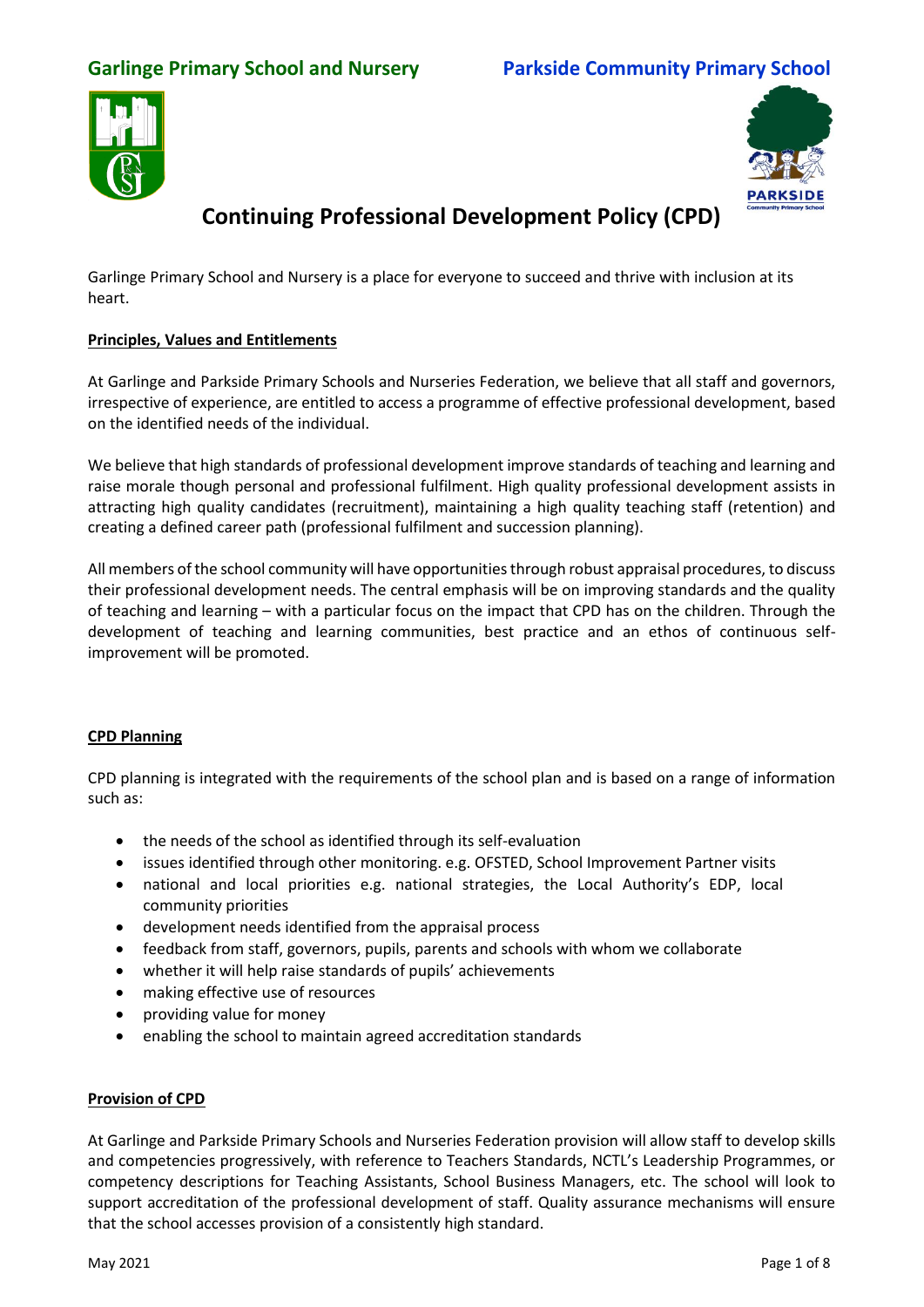The federation is proud of the quality of teaching and learning across our schools. We are committed to disseminating good and successful practice that supports and improves teaching and learning. CPD processes will be designed to widen participation and maximise inclusion. The school will participate in initiatives and projects which can be shown to have a positive impact on staff development, represent good value for money and can be accommodated within the constraints of the school.

#### **Leadership and Management of CPD**

The schools have a named CPD Leader who is part of the SLT. The CPD Leaders will be responsible, with the Executive Headteacher, for identifying the school's CPD needs and those of the staff working within it.

Within the school, it is the responsibility of the CPD Leader to make sure that programmes are developed that allow for CPD throughout the year. One of their main roles is to design a staff meeting programme that ensures the needs of the staff are being met and effective training is put into place to meet these needs. These will predominantly be linked to the school plan as well as the appraisal targets of members of staff. The CPD Leaders may use external providers to help with tailored CPD as well as utilise internal opportunities to develop staff, such as peer mentoring and individual specialisms across the school and federation.

The CPD Leaders will be responsible for agreeing the main CPD priorities, with the Executive Headteacher and Governing Body, and communicating these to all staff, alongside any budgetary implications of addressing these needs. The budget will be managed to allow all staff the opportunity to access appropriate internal and external CPD. The most important needs of the staff should be prioritised so that the budget can be spent most effectively.

There are robust and transparent arrangements for accessing CPD, communicated to all staff via their appraisal. Staff should be aware that they need to use the Kent CPD website to access external CPD opportunities, amongst others, and need to discuss whether this is feasible with the CPD Leaders. After each round of the appraisal process, appraisers will communicate with the CPD Leaders to ensure that the relevant staff CPD needs are met.

### **Supporting a range of CPD activities**

The school will support a wide portfolio of CPD approaches in an effort to match preferred learning styles of staff and to maximise the impact on teaching and learning within the school. These CPD approaches will include, but are not limited to:

- attendance at a course or conference;
- in-school training using the expertise available within the school e.g. team teaching, skills in classroom observation, sharing existing expertise;
- school-based work through accessing an external consultant/adviser or relevant expert such as an advanced skills or lead teacher, master classes, model and demonstration lessons;
- school visits to observe or participate in good and successful practice e.g. visit to a school or subject area with similar circumstances, a beacon school;
- research opportunities e.g. a best practice research scholarship;
- distance learning e.g. relevant resources, training videos, reflection, simulation;
- practical experience e.g. national test or exam marking experience, opportunities to present a paper, contribute to a training programme, co-ordinating or supporting a learning forum or network, involvement in local and national networks;
- job enrichment/enlargement e.g. a higher level of responsibility, job shadowing, job sharing, acting roles, job rotation, producing documentation or resources such as a personal development plan, teaching materials, assessment package/s, ICT or video programme
- coaching and mentoring receiving or acting in these roles, acting as or receiving the support of a critical friend, team building activity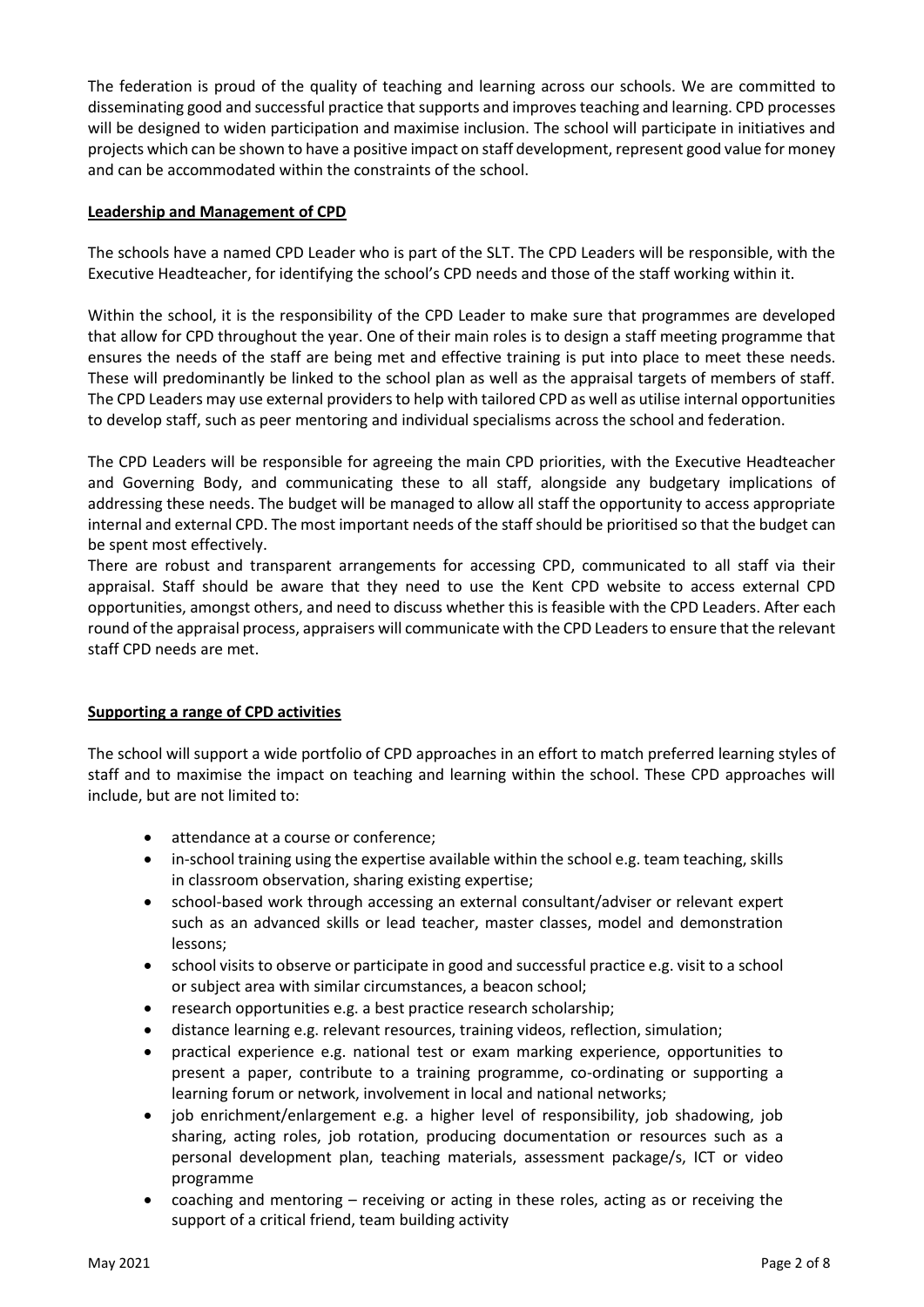- partnerships, e.g. with a colleague, group, subject, phase, activity or collaboration or school-based team meetings and activities such as joint planning, moderation, observation, special project and involvement in School Improvement Partnership Network;
- improving the learning environment within the school.

#### **Recording and disseminating**

The CPD Leaders will, in conjunction with the relevant HR staff, collect feedback on all CPD undertaken to assess its effectiveness.

All those engaged with external CPD will need to follow the school's CPD procedures (Appendix 1) which includes seeking authorisation for training using the CPD Pre Development Form (Appendix 2) and reflecting on their development and evaluating impact using the CPD Post Development Form (Appendix 3).

It will be the responsibility of the individual undergoing CPD to maintain and update an appropriate professional development portfolio. Following professional development, the participant will discuss with the CPD Leader the process by which to most effectively disseminate to other staff. The CPD Leader will also be responsible for responding to the providers of training, where appropriate.

#### **Assessing the impact of CPD**

Annually, the CPD Leaders will conclude their report to the Governing Body with an assessment on the benefits of CPD undertaken (and planned), especially as it relates to:

- pupil and school attainment;
- improved teaching and learning;
- increased pupil well-being, engagement and understanding;
- increased staff confidence;
- increased evidence of reflective practice;
- recruitment, retention and potential for career progression

Policy adopted by Governing Body on \_\_\_\_\_\_\_\_\_\_\_\_\_\_\_\_\_\_\_\_\_\_\_\_\_\_\_\_\_\_\_\_\_\_\_\_\_\_\_\_\_\_\_

To be reviewed on \_\_\_\_\_\_\_\_\_\_\_\_\_\_\_\_\_\_\_\_\_\_\_\_\_\_\_\_\_\_\_\_\_\_\_\_\_\_\_\_\_\_\_\_\_\_\_\_\_\_\_\_\_\_\_\_\_\_\_

Signed by Executive Headteacher\_\_\_\_\_\_\_\_\_\_\_\_\_\_\_\_\_\_\_\_\_\_\_\_\_\_\_\_\_\_\_\_\_\_\_\_\_\_\_\_\_\_\_\_\_\_\_

Signed by Chair of Governors\_\_\_\_\_\_\_\_\_\_\_\_\_\_\_\_\_\_\_\_\_\_\_\_\_\_\_\_\_\_\_\_\_\_\_\_\_\_\_\_\_\_\_\_\_\_\_\_\_\_\_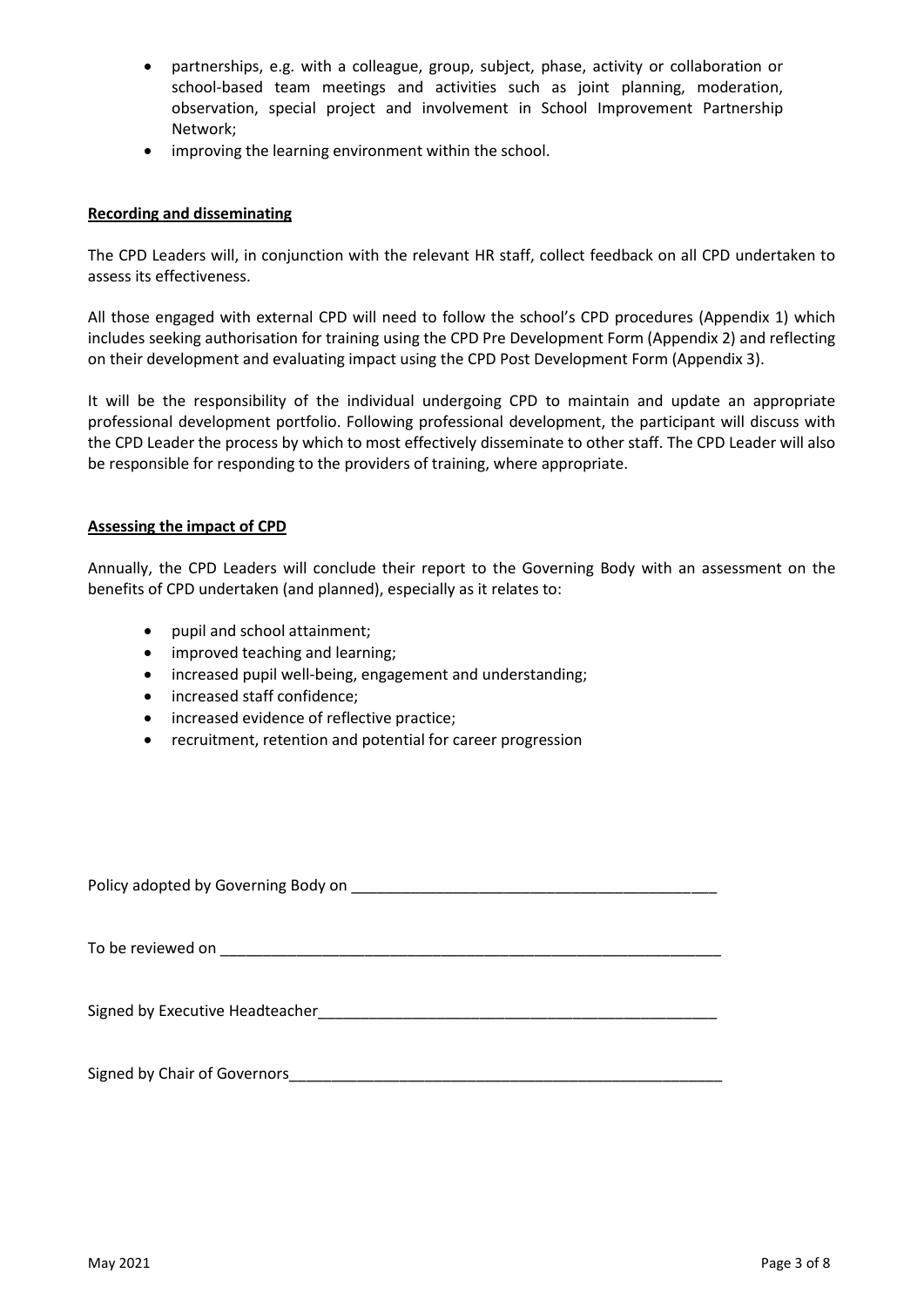### **Continued Professional Development (CPD) Procedures**

**Once you have researched your training requirements in line with Direct Training, Indirect Training, School Priority or your Appraisal, you will need to follow the procedures below:**

Complete a Pre-Development Form ensuring **all** boxes are completed.

- 1. Pass the signed and completed form to your Line Manager for approval.
- 2. If approved, you (or your Line Manager) should pass the form to the HR Team. A list of your training history is then printed and attached to the form before being passed to the CPD Leader for authorisation **(please do not pass the form directly to the CPD Leader)**.
- 3. If not approved by your Line Manager, you will receive their comments on your form and your Line Manager must arrange to meet with you to discuss the reasons for this decision.
- 4. If authorised by the CPD Leader, the Pre-Development Form will be emailed to you for you to book the training.
- 5. If not authorised by the CPD Leader, you will receive their comments on your form and your Line Manager must arrange to meet with you to discuss the reasons for this decision.
- 6. If the training is via Kent CPD Online, please register and book online remembering to enter the school's Business Manager's name as the 'Manager's name'(GPSN) or Head of Schools name (PCPS). (NB: you do not require a 'Budget Code'.)
- 7. If the training is not available through Kent CPD Online, you will be instructed to liaise with the Finance Officer who will book this on your behalf.
- 8. Once your booking request has been authorised, you and the HR Team will receive a booking confirmation email. Your training will be entered on your training record on SIMs.net.
- 9. Before the day your training commences, ensure you check the school diary to confirm your absence has been recorded and cover has been arranged (if required).
- 10. Upon your return, you must complete a Post Development Form and forward a copy to your Line Manager. You must meet with your Line Manager who will evaluate, provide comments and pass the form to HR to forward to the CPD Leader.
- 11. If Kent CPD Online provides your training, you must login to **evaluate** your course. This will then generate an attendance certificate for you to attach to the Post Development Form.
- 12. The CPD Leader will evaluate the training, provide comments and meet with you if any action is required.
- 13. The CPD Leader will sign and date the completed Post Development Form and a copy will be forward to you for your records.
- 14. The HR Team will record your training attendance on your training record on SIMs.net.

### **PLEASE ENSURE YOU DO NOT BYPASS ANY OF THE ABOVE 14 STAGES**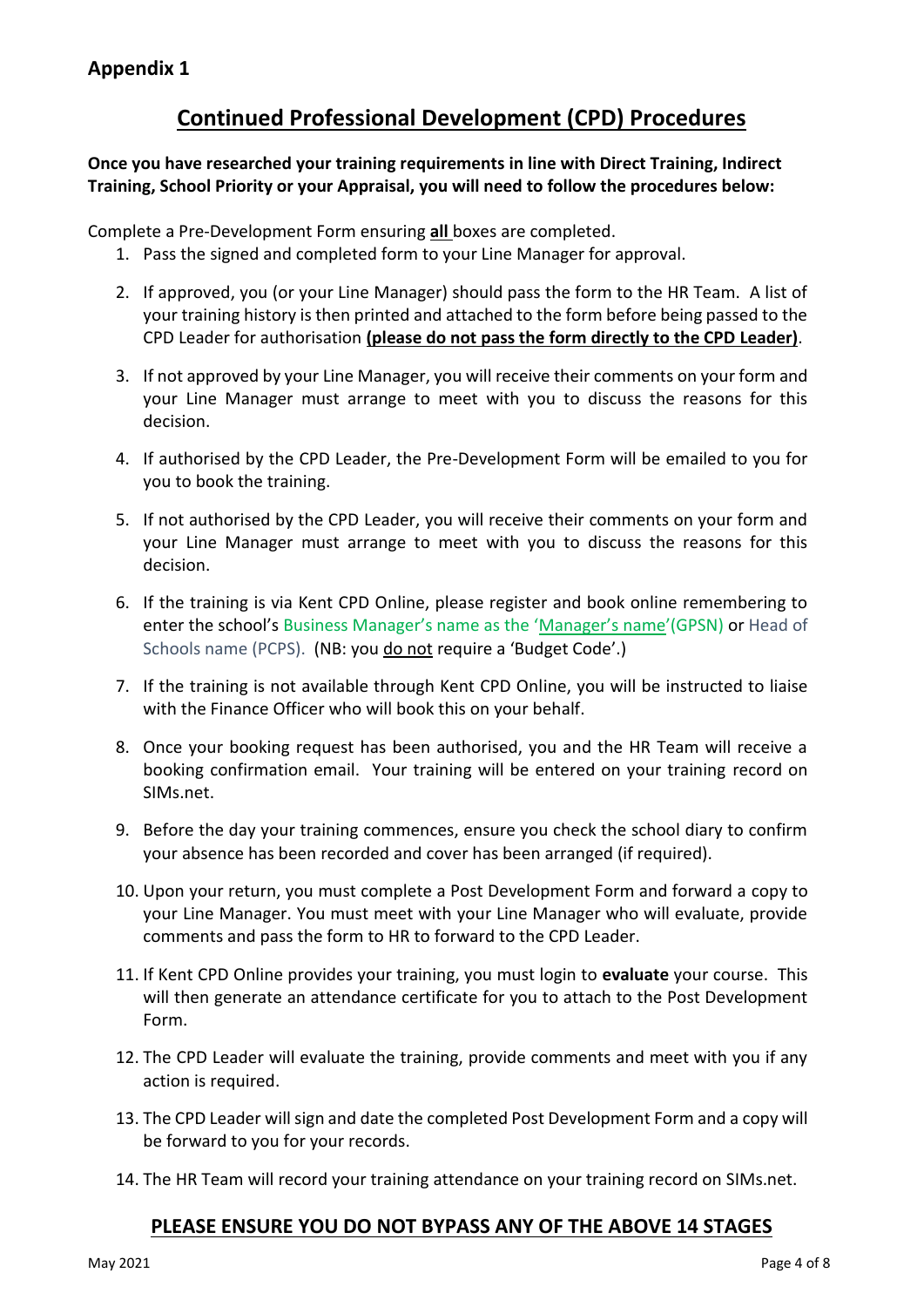## **Appendix 2**

# **Pre-Development Form**

| Name:                     |                                                                                                 |                       |  |                                                        |     |                 |              |  |  |  |
|---------------------------|-------------------------------------------------------------------------------------------------|-----------------------|--|--------------------------------------------------------|-----|-----------------|--------------|--|--|--|
| <b>Course Title:</b>      |                                                                                                 |                       |  |                                                        |     | Course Date(s): |              |  |  |  |
|                           |                                                                                                 |                       |  |                                                        |     |                 |              |  |  |  |
|                           |                                                                                                 |                       |  |                                                        |     | Start time:     | Finish time: |  |  |  |
| <b>Training Provider:</b> |                                                                                                 |                       |  |                                                        |     | Venue address:  |              |  |  |  |
|                           |                                                                                                 |                       |  |                                                        |     |                 | Postcode:    |  |  |  |
|                           |                                                                                                 |                       |  |                                                        |     |                 |              |  |  |  |
| Cost of Course:           |                                                                                                 | Code (if applicable): |  |                                                        |     |                 |              |  |  |  |
|                           |                                                                                                 |                       |  |                                                        |     |                 |              |  |  |  |
| Supply required:          |                                                                                                 |                       |  |                                                        |     |                 |              |  |  |  |
|                           |                                                                                                 | Yes                   |  | No                                                     | N/A |                 |              |  |  |  |
|                           |                                                                                                 |                       |  | Please indicate one category this training applies to: |     |                 |              |  |  |  |
| А.                        | Direct Training - Directly seeks to improve specific pupil outcomes (Academic and wider).       |                       |  |                                                        |     |                 |              |  |  |  |
| <b>B.</b>                 | Indirect Training - Contributes to leadership, procedural or operational running of the school. |                       |  |                                                        |     |                 |              |  |  |  |
| C.                        | School Priority - As identified on School Plan.                                                 |                       |  |                                                        |     |                 |              |  |  |  |
| D.                        | Appraisal Target: - As identified on your current appraisal.                                    |                       |  |                                                        |     |                 |              |  |  |  |
| Course Objective:         |                                                                                                 |                       |  |                                                        |     |                 |              |  |  |  |
|                           |                                                                                                 |                       |  |                                                        |     |                 |              |  |  |  |
|                           |                                                                                                 |                       |  |                                                        |     |                 |              |  |  |  |
|                           |                                                                                                 |                       |  |                                                        |     |                 |              |  |  |  |
|                           |                                                                                                 |                       |  |                                                        |     |                 |              |  |  |  |
|                           |                                                                                                 |                       |  |                                                        |     |                 |              |  |  |  |

What skills or knowledge do you wish to gain from this training?

What impact do you feel the training will have on you, your role and your team?

If your chosen category is **A (Direct Training)**, what will be the **IMPACT** on specific pupil outcomes be? (only complete this section if you have selected category A)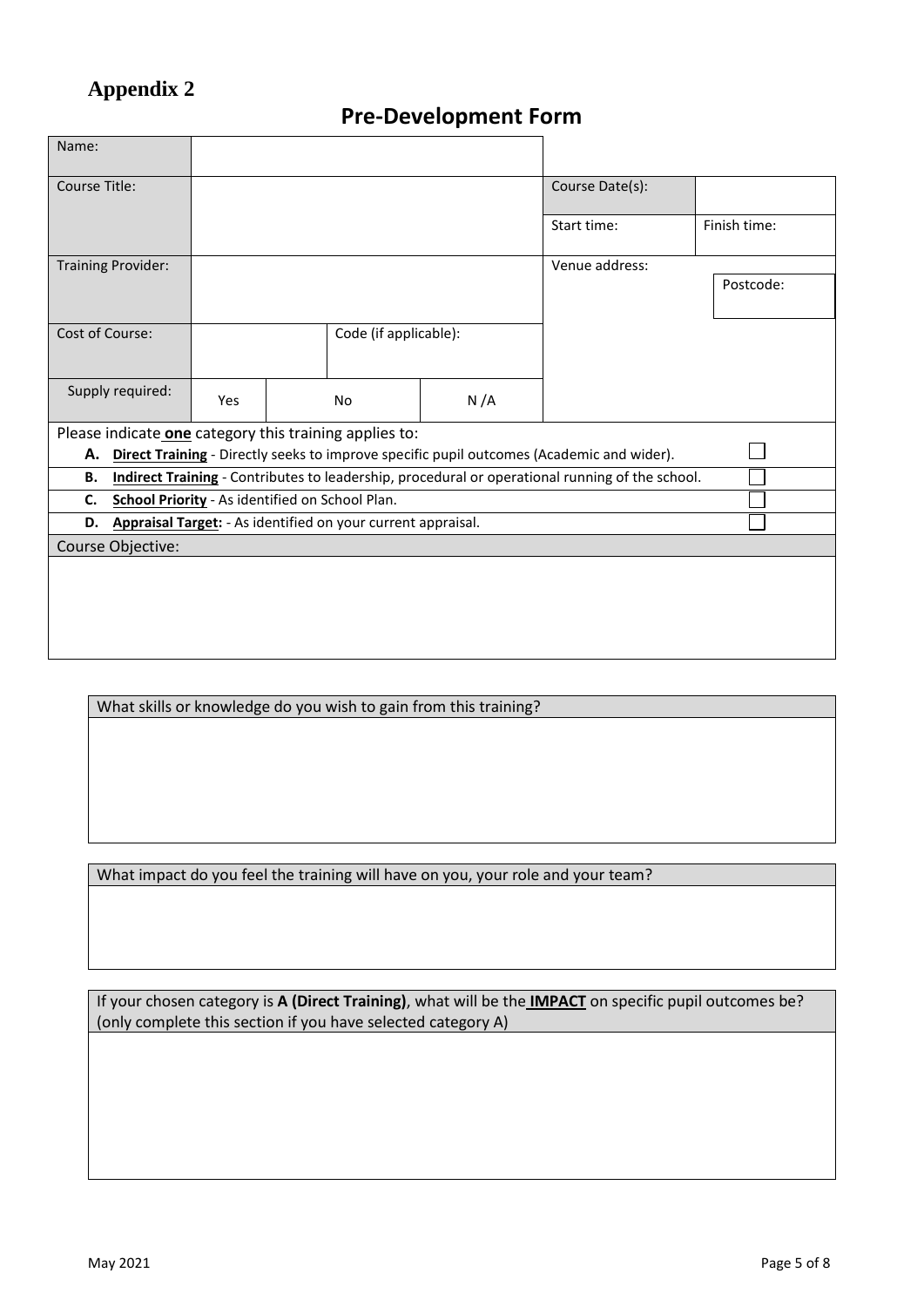Do you have any specific requirements / questions you would like the training or trainer to cover?

Would you be able to share this training and if so, how and with whom?

Signature: …………….……………………………. **Staff Member:** …………………………………………….…. Date: …………….

Line Manager comments:

Signature: …………….……………………………. **Line Manager:** …………………………………….………….. Date: ………………

#### **YOU MUST NOW SUBMIT YOUR COMPLETED FORM TO THE PERSONNEL OFFICE, TO ATTACH YOUR TRAINING RECORD FOR REVIEW BY THE CPD LEADER.**

#### **OFFICE USE ONLY:**

| <b>Training Approved:</b><br><b>OR</b><br><b>Training Declined:</b><br><b>Entered on SIMs.net:</b><br><b>Entered in Diary:</b><br><b>Employee emailed to book course:</b><br>$\mathbf{L}$<br>$\mathbf{I}$ | <b>CPD Leader comments:</b> |  |  |  |  |  |  |  |  |
|-----------------------------------------------------------------------------------------------------------------------------------------------------------------------------------------------------------|-----------------------------|--|--|--|--|--|--|--|--|
|                                                                                                                                                                                                           |                             |  |  |  |  |  |  |  |  |
|                                                                                                                                                                                                           |                             |  |  |  |  |  |  |  |  |
|                                                                                                                                                                                                           |                             |  |  |  |  |  |  |  |  |
|                                                                                                                                                                                                           |                             |  |  |  |  |  |  |  |  |
|                                                                                                                                                                                                           |                             |  |  |  |  |  |  |  |  |
|                                                                                                                                                                                                           |                             |  |  |  |  |  |  |  |  |
|                                                                                                                                                                                                           |                             |  |  |  |  |  |  |  |  |
|                                                                                                                                                                                                           |                             |  |  |  |  |  |  |  |  |
|                                                                                                                                                                                                           |                             |  |  |  |  |  |  |  |  |
|                                                                                                                                                                                                           |                             |  |  |  |  |  |  |  |  |
|                                                                                                                                                                                                           |                             |  |  |  |  |  |  |  |  |
|                                                                                                                                                                                                           |                             |  |  |  |  |  |  |  |  |
|                                                                                                                                                                                                           |                             |  |  |  |  |  |  |  |  |
|                                                                                                                                                                                                           |                             |  |  |  |  |  |  |  |  |
|                                                                                                                                                                                                           |                             |  |  |  |  |  |  |  |  |
|                                                                                                                                                                                                           |                             |  |  |  |  |  |  |  |  |
|                                                                                                                                                                                                           |                             |  |  |  |  |  |  |  |  |
|                                                                                                                                                                                                           |                             |  |  |  |  |  |  |  |  |
|                                                                                                                                                                                                           |                             |  |  |  |  |  |  |  |  |
|                                                                                                                                                                                                           |                             |  |  |  |  |  |  |  |  |
|                                                                                                                                                                                                           |                             |  |  |  |  |  |  |  |  |
|                                                                                                                                                                                                           |                             |  |  |  |  |  |  |  |  |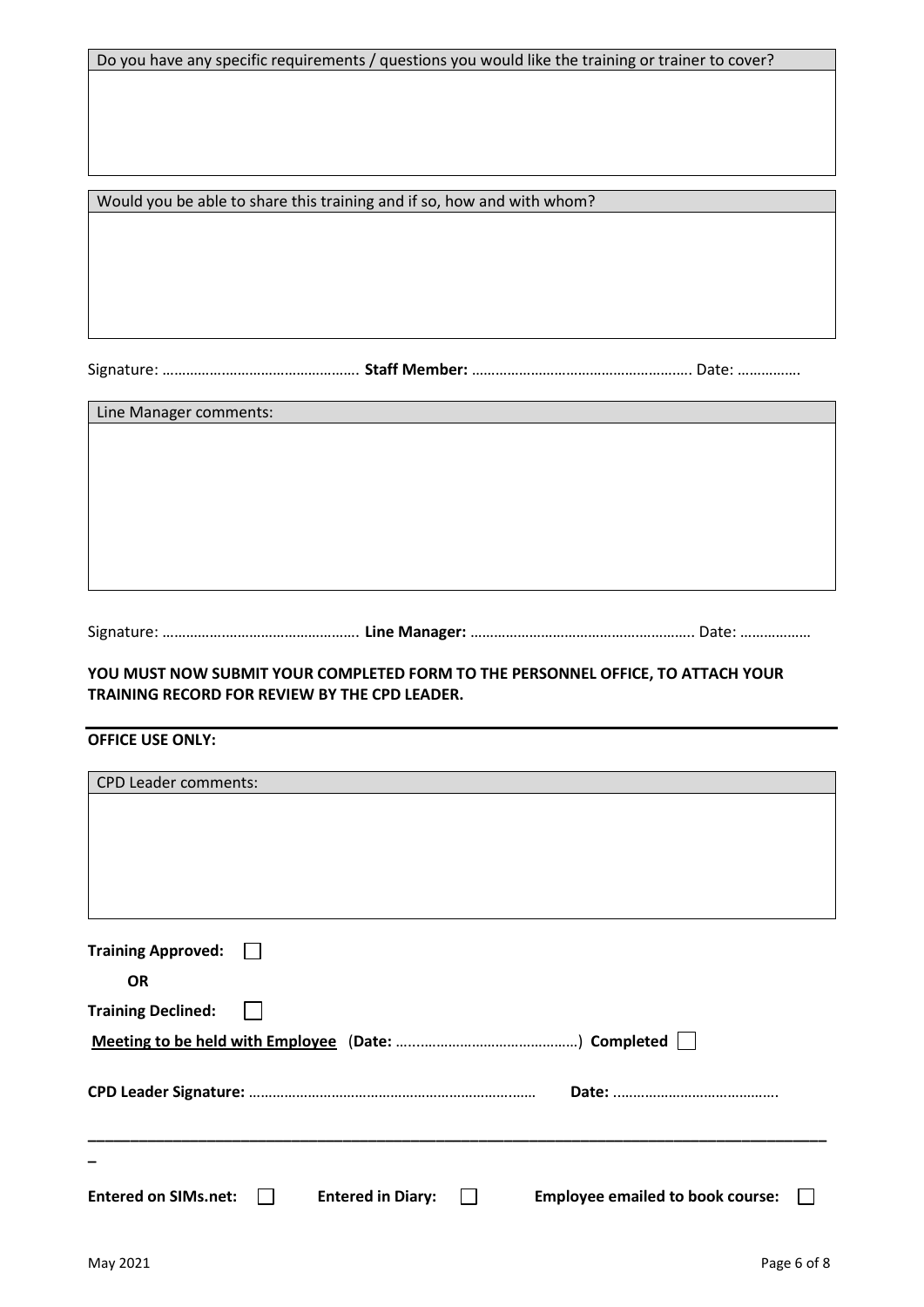| Name                                                           |                                                            |       |  |          |  |  |  |           |           |            |
|----------------------------------------------------------------|------------------------------------------------------------|-------|--|----------|--|--|--|-----------|-----------|------------|
| <b>Course Title</b>                                            |                                                            |       |  |          |  |  |  |           |           |            |
| <b>Completion Date</b>                                         |                                                            | Venue |  |          |  |  |  |           |           |            |
| The training met the stated objectives                         |                                                            |       |  | Slightly |  |  |  |           | 1 2 3 4 5 | Completely |
| Please indicate what were the main objectives met<br>$\bullet$ |                                                            |       |  |          |  |  |  |           |           |            |
| expectations                                                   | Knowledge/skill(s) development during the training met     |       |  | Slightly |  |  |  |           | 1 2 3 4 5 | Completely |
|                                                                | Please indicate what knowledge/skill(s) you have developed |       |  |          |  |  |  |           |           |            |
| knowledge/skill(s)?                                            | What is your level of confidence to use this               |       |  | Low      |  |  |  | 1 2 3 4 5 |           | High       |
| $\bullet$                                                      | How will this improve your performance in your job role?   |       |  |          |  |  |  |           |           |            |
|                                                                | Rate the relevance of the training to your job role        |       |  | Low      |  |  |  | 1 2 3 4 5 |           | High       |
| $\bullet$                                                      | Indicate how the relevance will impact on your job role    |       |  |          |  |  |  |           |           |            |

When, how and whom can you share this acquired knowledge/skill(s) with?

How will sharing of this knowledge/skills IMPACT on school practice?